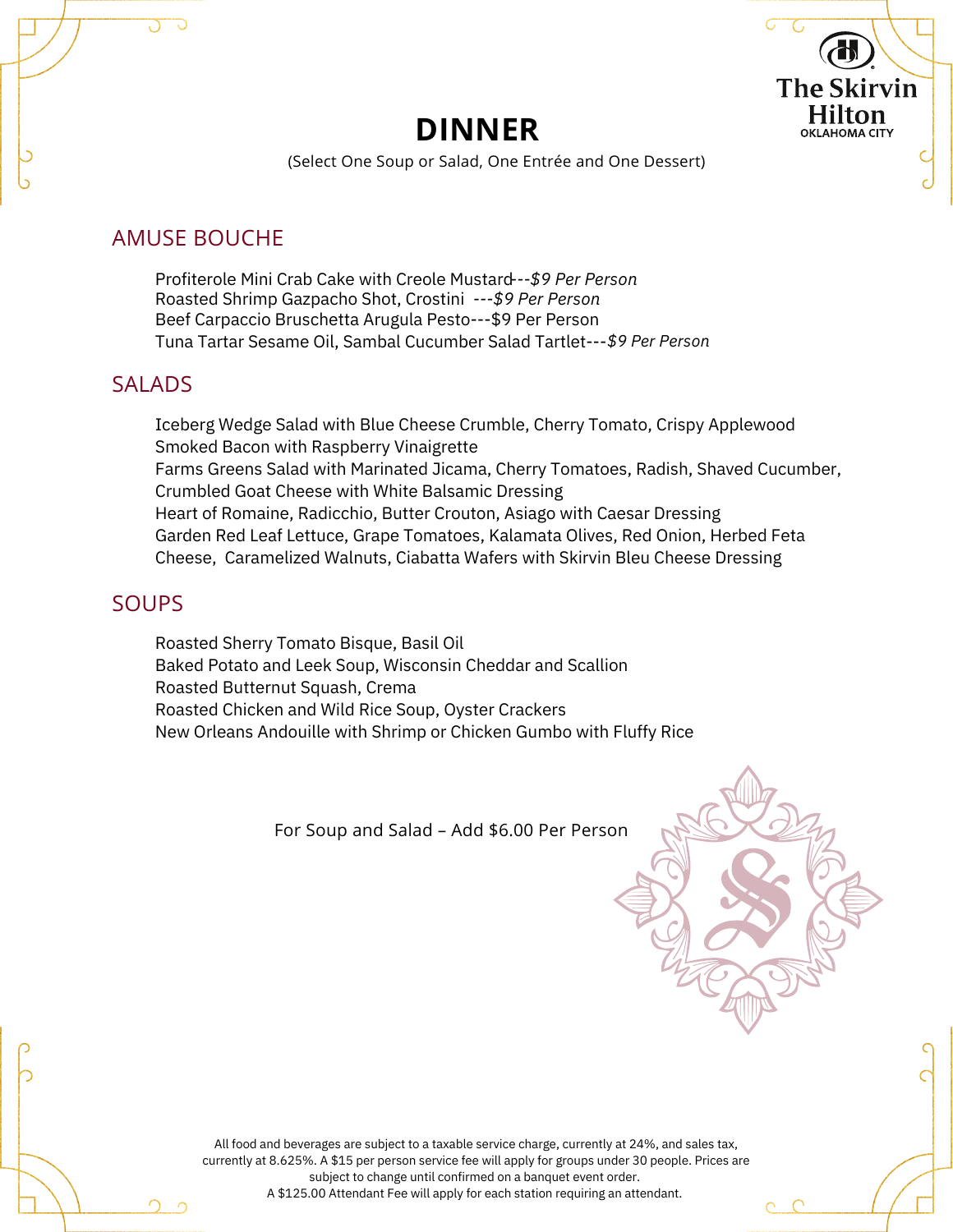# CHICKEN ENTREES *Tequila Brined Chicken Mole*

Mashed Sweet Potatoes, Brussel Sprouts with Bacon, Brown Chicken Mole Sauce *\$51 Per Person*

Swiss Cheese and Sweet Onion Potato Cake, Roasted Asparagus, Truffle Cream Demi *\$51 per Person Marinated Grilled Chicken*

## BEEF ENTREES

| <b>Marinated Garlic Cumin Flank Steak</b>                                                                                       | \$56 Per Person |  |
|---------------------------------------------------------------------------------------------------------------------------------|-----------------|--|
| Garlic Roasted Marble Potato, Caramelized Brussel Sprouts with Bacon, Peppercorn Demi-Glace                                     |                 |  |
| 18 Hour Braised Short Rib<br>Garlic Mashed Potatoes, Roasted Carrots, Braised Port Demi                                         | \$55 per Person |  |
| 7 oz Center Cut Grilled Beef Tenderloin Filet<br>Gorgonzola and Horseradish Mashed Potato, Grilled Asparagus, Black Garlic Demi | \$66 per Person |  |
|                                                                                                                                 |                 |  |

## FISH ENTREES

| Char Chilean Sea Bass<br>Faro Risotto, Steamed Baby Bok Choy, Meyer Lemon Beurre Blanc                                  | \$75 Per Person |
|-------------------------------------------------------------------------------------------------------------------------|-----------------|
| Champagne Butter Brined Atlantic Salmon Filet<br>Stir Fry Jasmine Rice, Grilled Broccolini, Champagne Butter Herb Cream | \$53 Per Person |

## OTHER ENTREES

Sweet Potato Mash, Broccolini, Blueberry Demi *Roasted Duck Breast Confit*

Celery Root and Kennebec Potato Mash, Haricot Vert, Shallot Confit, Veal Glace *\$70 Per Person Ancho Veal Chop*

Dijon Herbed Crusted, Saffron Potato Confit, Provençale Sauteed Vegetables, Cabernet and Lamb Reduction *\$65 Per Person Colorado Roasted Rack of Lamb*



*\$58 Per Person*

**The Skirvin Hilton OKLAHOMA CITY** 

All food and beverages are subject to a taxable service charge, currently at 24%, and sales tax, currently at 8.625%. A \$15 per person service fee will apply for groups under 30 people. Prices are subject to change until confirmed on a banquet event order. A \$125.00 Attendant Fee will apply for each station requiring an attendant.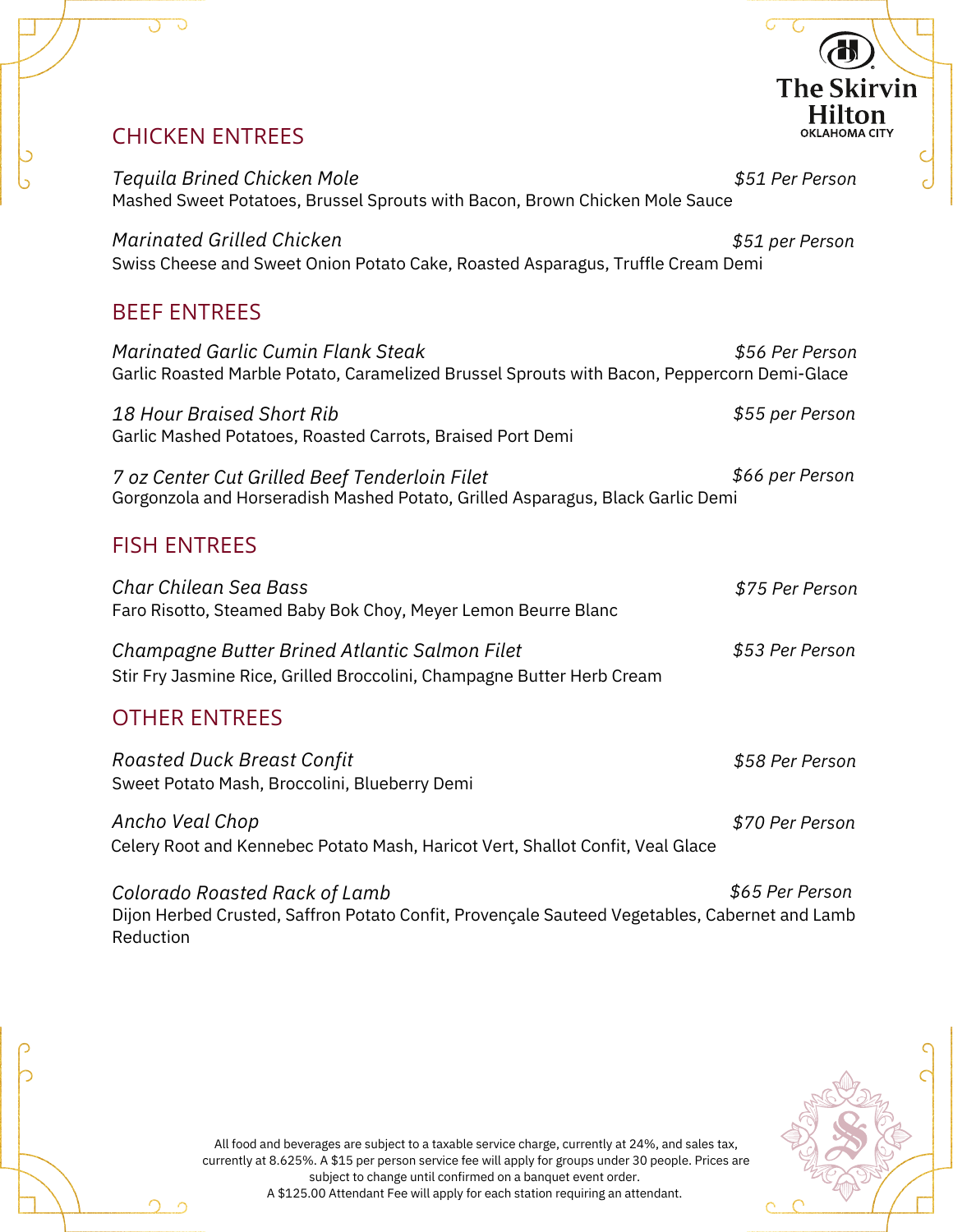## DUAL ENTREES

Loaded Mashed Potato, Grilled Asparagus, Bacon Chimichurri, Black Garlic Demi *5 oz Grilled Petite Beef Tenderloin Filet and Gulf Shrimp \$75 per Person*

Wild Mushroom and Artichoke Risotto, Roasted Asparagus, Albufera Sauce, Lemon Butter Jus *New York Steak and Atlantic Salmon \$70 Per Person*

**The Skirvin** Hilton **OKLAHOMA CITY** 

Garlic Mashed Potatoes, Roasted Carrots, Truffle Cream Demi, Herb Lemon Butter *Petite 18 Hour Beef Short Rib and 6 oz Herb Grilled Chicken Breast \$67 Per Person*

## VEGAN / GLUTEN FREE OPTIONS

*Eggplant Tandoori (V/GF)*

Tandoori Spiced Eggplant and Tomato Ragout, Ginger Roasted Carrot, Cauliflower Puree, Mango **Chutney** 

Red Beet Infused Couscous, Asparagus, Agave Red Beet Dressing *Balsamic Agave Tofu (V)*

Roasted Cauliflower, Tomato Ragout, Carmel Olive *Eggplant Confit (V/GF)*

Roasted Chick Peas, Chimichurri Sauce, Black Olive Caramel, Rice *Cauliflower Steak (V/GF)*

## **DESSERTS**

Crème Brûlée Cheesecake, Toasted Almond, Blackberry Coulis, Salted Caramel Raspberry Lemon Drop, Layered Pound Cake, Lemon Mousse, Raspberry Glaze Chocolate Flourless Torte, Brandied Anglaise (GF) Chocolate Pot de Crème, Whipped Cream, Seasonal Berries (GF) Skirvin Home-made Banana, Coconut Cheesecake Home-made Key Lime Pie, Citrus Cream Lavender Crème Brûlée, Whipped Cream, Seasonal Berries (GF)

> All food and beverages are subject to a taxable service charge, currently at 24%, and sales tax, currently at 8.625%. A \$15 per person service fee will apply for groups under 30 people. Prices are subject to change until confirmed on a banquet event order.

A \$125.00 Attendant Fee will apply for each station requiring an attendant.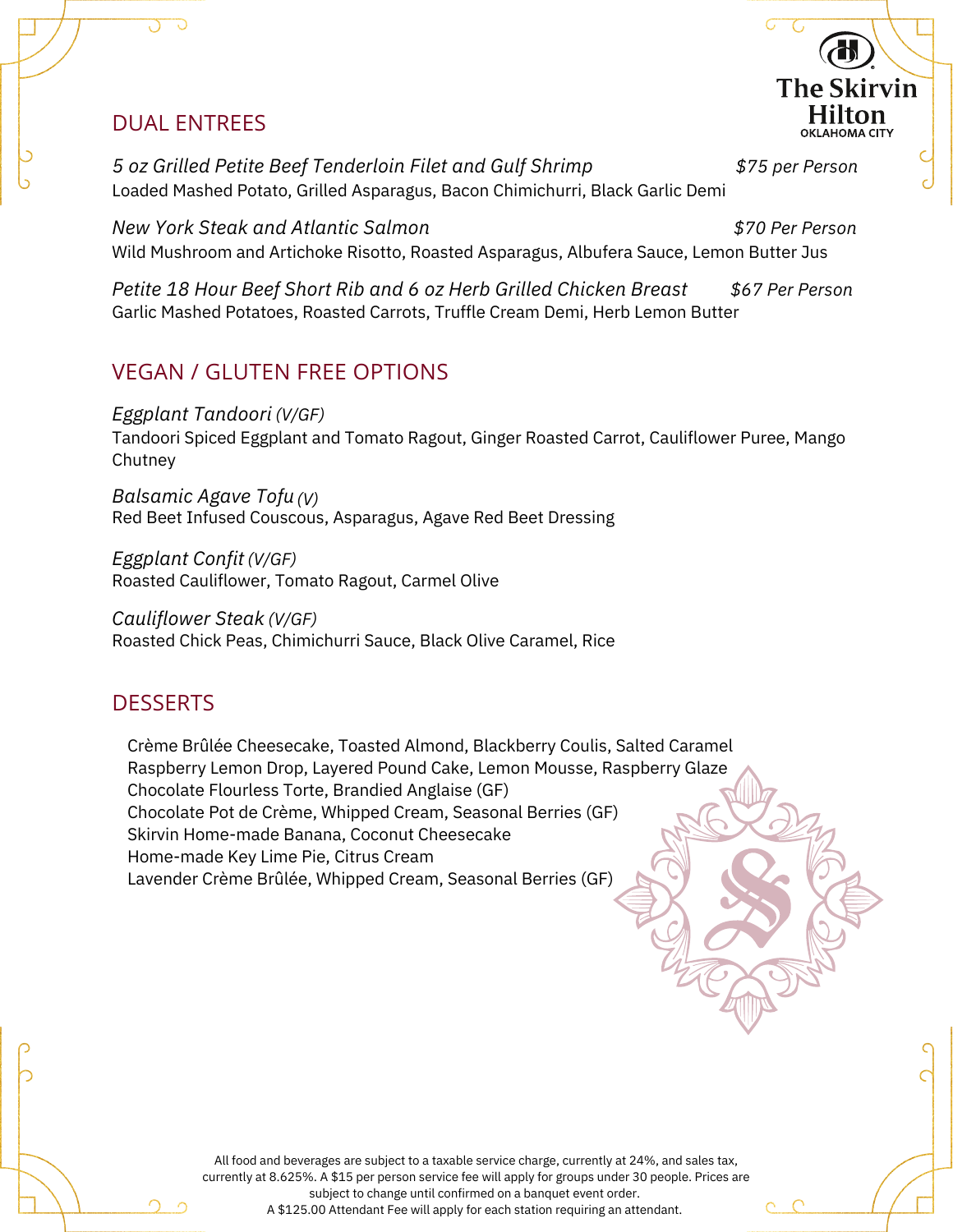## *(choose 3 meats)* **DINNER BUFFETS**

#### *Okie BBQ Table*

Range Chili - Diced Onion, Cheddar and Sour Cream Blue Cheese and Bacon Salad - Greens, Bacon Vinaigrette and Blue Cheese Crumbles Texas, Carolina, and Alabama BBQ Sauces Fried Okra, Bourbon BBQ Baked Beans, Roasted Corn and Collard Greens with Smoked Ham Berry Cobbler Cake and Cranberry Bread Pudding

Grilled and Smoked Pork Ribs 12 Hour Smoked Chopped Beef Brisket BBQ Rubbed and Smoked 8 Piece Chicken Beer Brined Turkey Breast Smoked Sausages and Hot Links Smoked and Braised Pulled Pork Shoulder

#### *Pan-Asian Buffet*

Thai Coconut Curry Soup Green Papaya Salad – Mango, Cabbage, Edamame and Cilantro Lime Vinaigrette Bangkok Street Salad - Enoki Mushroom, Bean Sprout, Scallion, Carrot with Soy Ginger Dressing Arcadian Mixed Greens – Fire Roasted Corn, Crispy Chickpeas, Pickled Onion, Cheddar Cheese and Herbed Buttermilk Dressing Hoisin Beef Tenderloin with Roasted Carrots, Bok Choy, Red Onion Hot and Sour Baked Chicken Breast with Zucchini, Bell Pepper, Water Chestnut Twice Cooked Pork Stir Fry with Fried Shitake Pepper, Edamame, Red Curry Soy Sauce Lo Mein Noodle – Napa Cabbage, Fried Tofu Bean Sprouts, Vegan Oyster Sauce Sweet Rice – Charred Green Onion, Toasted Sesame

Stir Fry Rice and Vegetables

Coconut Semolina Pudding with Lime Cream, Yuzu Berry Custard

### Classic Italian Table

Minestrone with Roasted Tomato and Cannellini Beans Caesar Salad - Romaine Spears, Garlic Croutons Greens Salad - Fresh Greens, Mozzarella, Pepperoni, Tomato, Black Olive, Pepperoncini and Sweet Basil Vinaigrette Garlic and Asiago Breadsticks Beef Carpaccio – Arugula, Shaved Parmesan, Capers and Olive Oil Roasted Lemon-Thyme Chicken with Truffle Honey Glaze Scaloppini of Sea Bass - Seared Gulf Sea Bass, Caper Berries, Lemon, Garlic, Lemon Herbed Butter 3 Cheese Tortellini - Parmesan Cream, Toasted Bread Crumbs Roasted Vegetable Medley Mascarpone Cheesecake with Espresso Cream and Santorini Panna Cotta

*\$52 Per Person*

**The Skirvin** Hilton **OKLAHOMA CITY** 

*\$72 Per Person*

*\$55 Per Person*



All food and beverages are subject to a taxable service charge, currently at 24%, and sales tax, currently at 8.625%. A \$15 per person service fee will apply for groups under 30 people. Prices are subject to change until confirmed on a banquet event order. A \$125.00 Attendant Fee will apply for each station requiring an attendant.